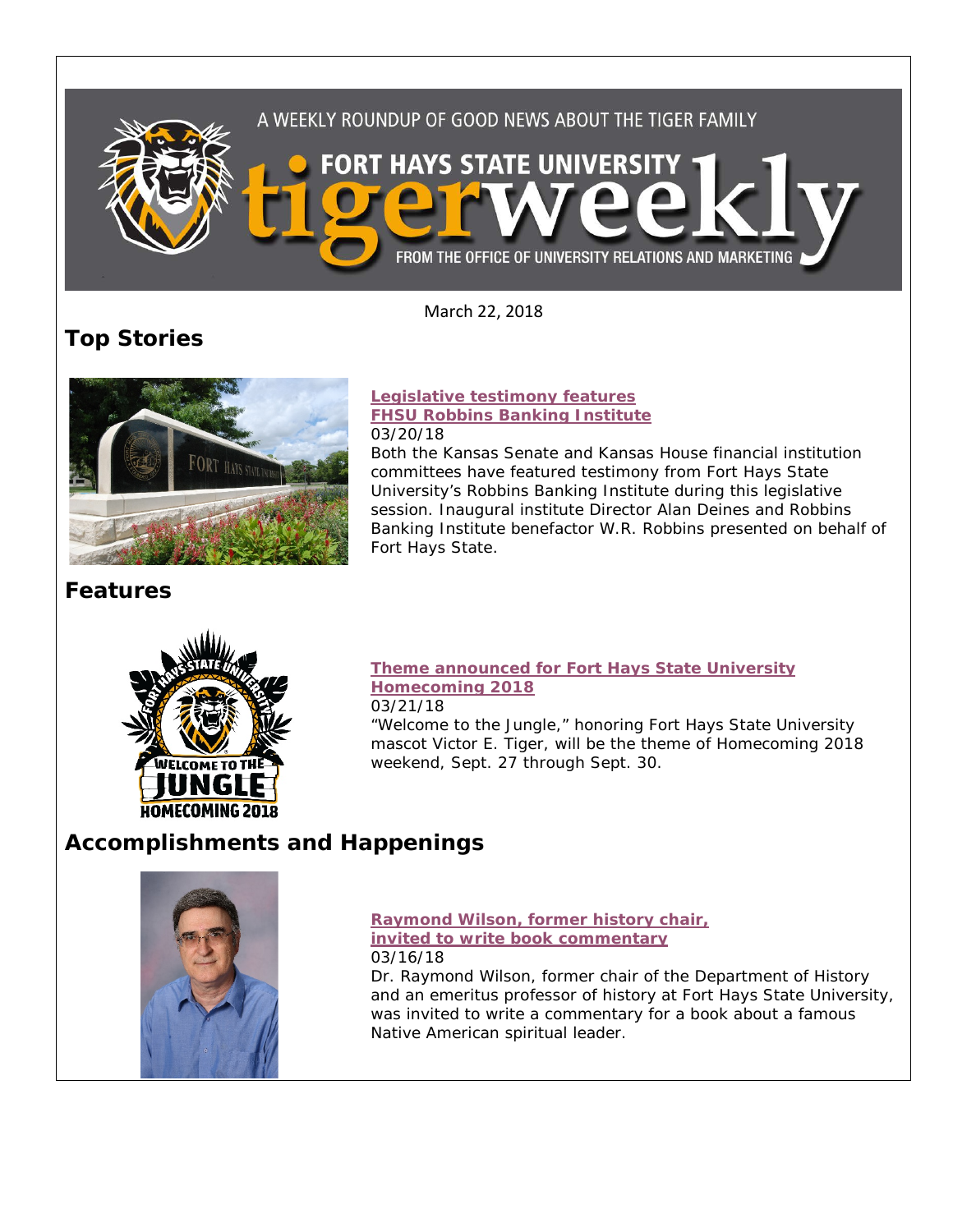

## **[Registration open for five four-day camps led by FHSU](https://www.fhsu.edu/news/2018/03/registration-open-for-five-four-day-camps-led-by-fhsu-faculty-in-june-2018.html)  [faculty in June](https://www.fhsu.edu/news/2018/03/registration-open-for-five-four-day-camps-led-by-fhsu-faculty-in-june-2018.html) 2018**

### 03/21/18

Fort Hays State University's Kansas Academy of Mathematics and Science Summer Academy will offer five residential, four-day camps in 2018 focused on education, chemistry, computer science, geosciences, mathematics and biology.



#### **[Fort Hays State University gets](https://www.fhsu.edu/news/2018/03/fort-hays-state-university-gets-2017-tree-campus-usa-recognition.html)  [2017 Tree Campus USA recognition](https://www.fhsu.edu/news/2018/03/fort-hays-state-university-gets-2017-tree-campus-usa-recognition.html)** 03/19/18

With a campus full of trees and a plan to take care of them, Fort Hays State University has been recognized as a leader in promoting healthy trees and conservation by the Arbor Day Foundation Tree Campus USA program.



### **[Jasmine Turley named 2018 Newman Civic Fellow](https://www.fhsu.edu/news/2018/03/jasmine-turley-named-2018-newman-civic-fellow.html)** 03/16/18

Fort Hays State University junior Jasmine Turley, Beloit, was recently selected as a 2018 Newman Civic Fellow through Campus Compact, a Boston non-profit organization devoted to advancing the public purposes of higher education.



## **[Criminal Justice Club to host 3rd annual Cookies with Cops](https://www.fhsu.edu/news/2018/03/criminal-justice-club-to-host-3rd-annual-cookies-with-cops.html)** 03/19/18

The Criminal Justice Club at Fort Hays State University is holding its third Cookies with Cops event Thursday, March 29, in the Sunset Lounge of the Memorial Union.



### **[FHSU professor's article discusses discrimination, PTSD](https://www.fhsu.edu/news/2018/03/fhsu-professors-article-discusses-discrimination,-ptsd.html)** 03/16/18

Dr. Patricia Levy, professor of social work at Fort Hays State University, has published a paper in Reflections: Narrative of Professional Helping, a double-blind, peer-reviewed journal of the Cleveland, Ohio, State University School of Social Work.